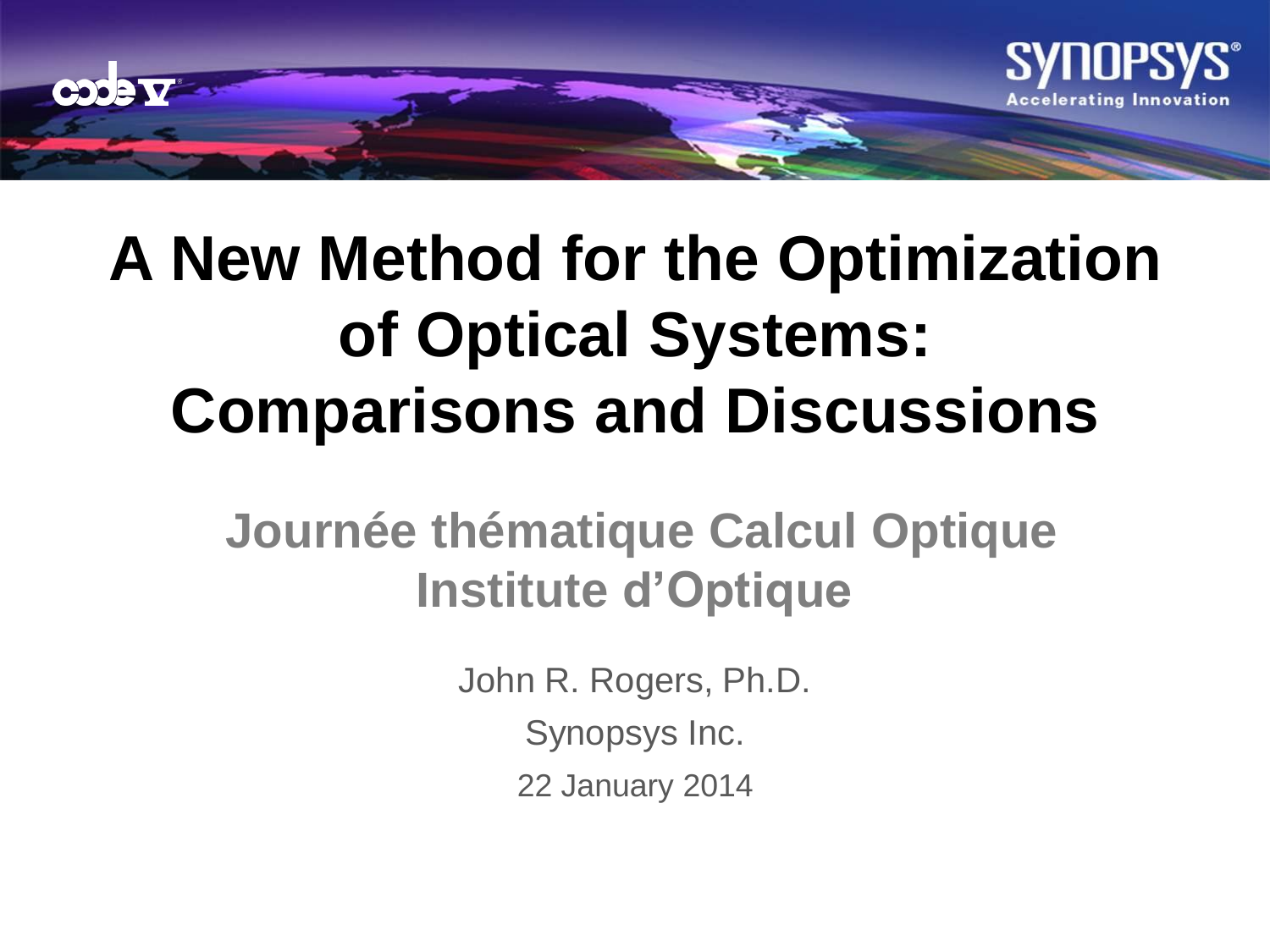# **Step Optimization (STP)**

- Synopsys has implemented a new, optional algorithm for local optimization that can:
	- Speed up convergence
	- Find a better local minimum (smaller Error Function) compared to standard optimization
- It is called "Step Optimization" because it sometimes not always - progresses in a step-wise manner, as shown on the next slide



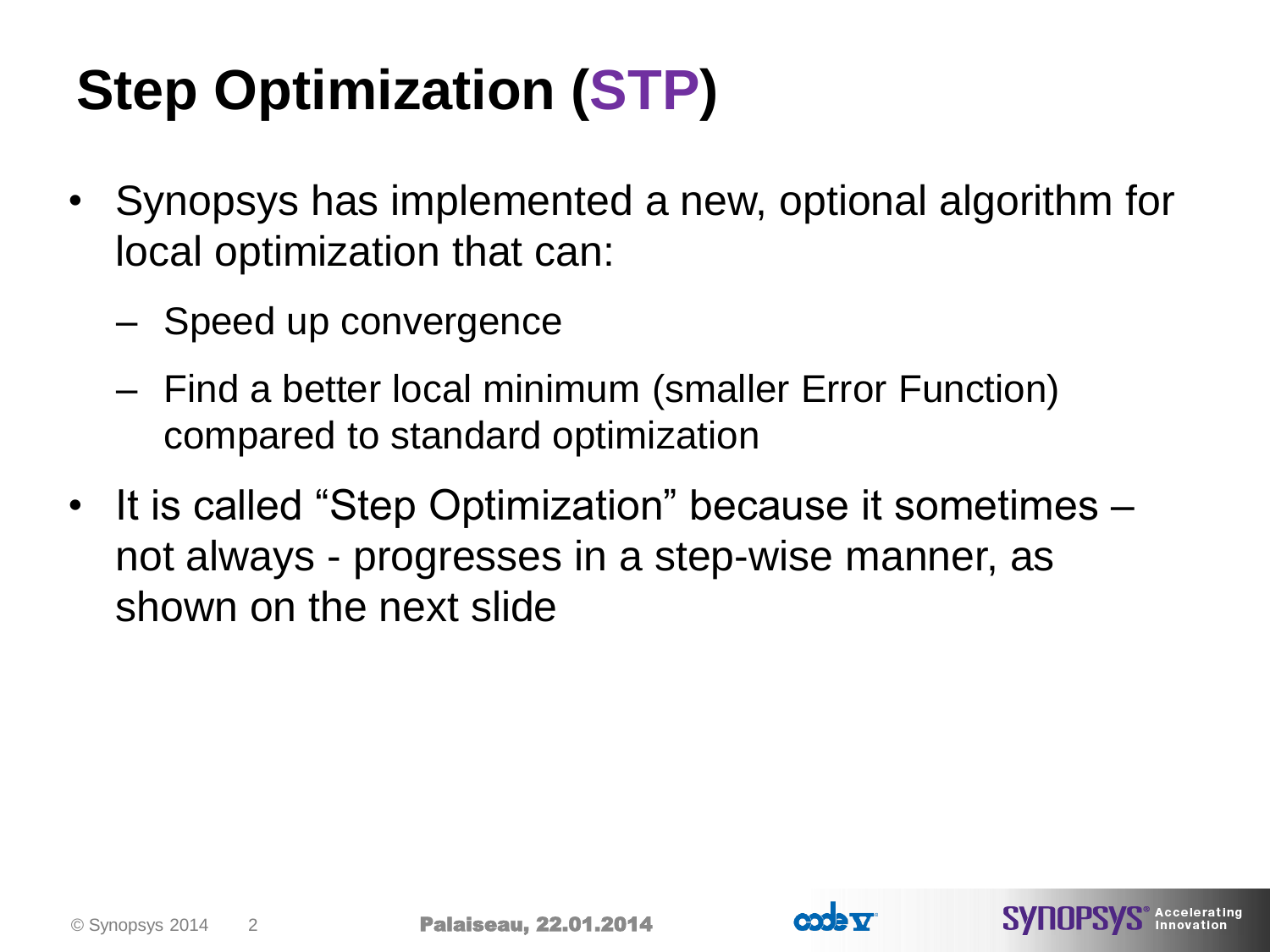# **STEP Optimization (STP)**

**Sometimes converges in a step-wise manner**



 $\bullet\bullet\bullet$ 

S<sup>®</sup> Accelerating

**SYNOPSY**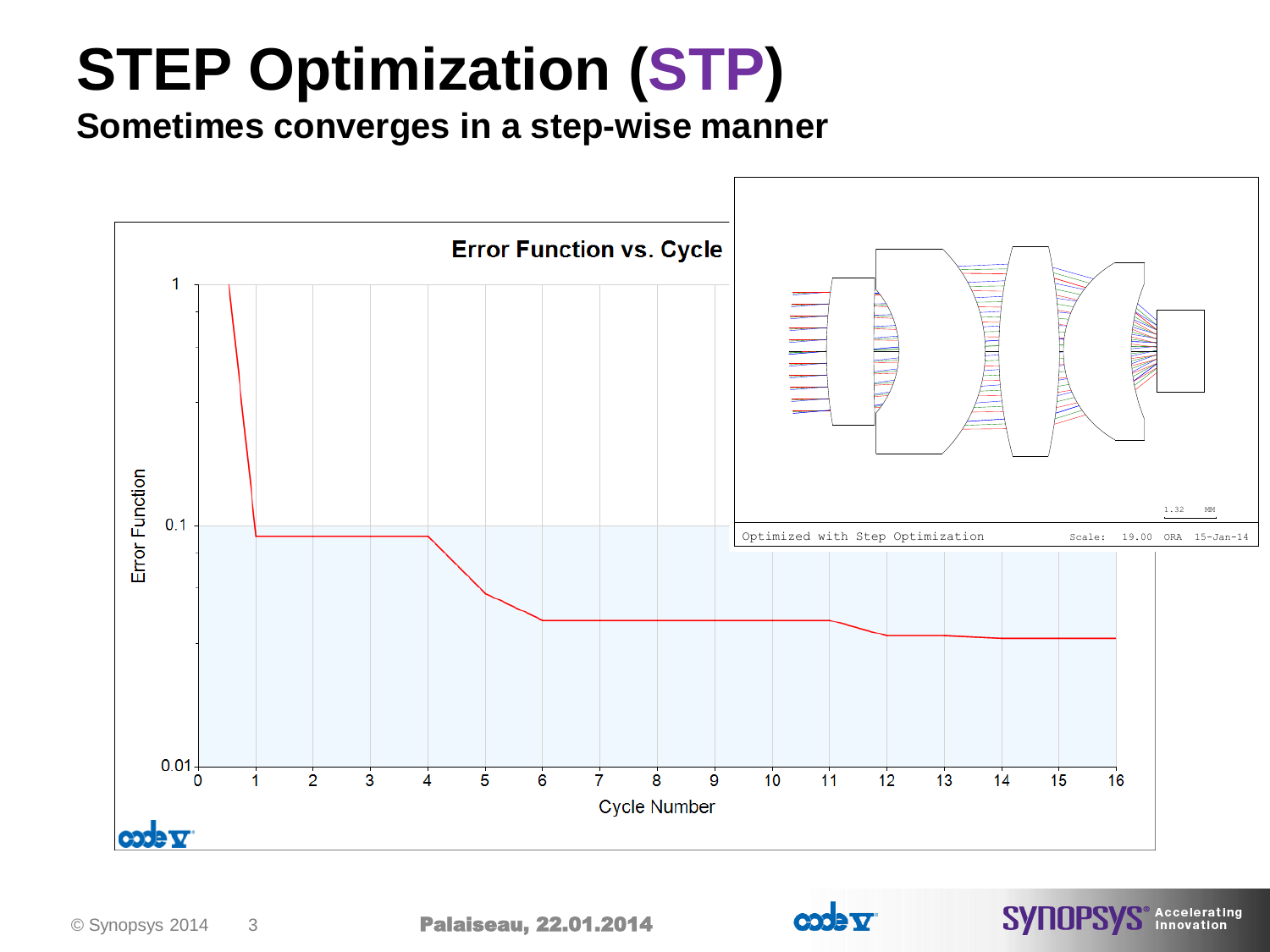## **Microscope Example**





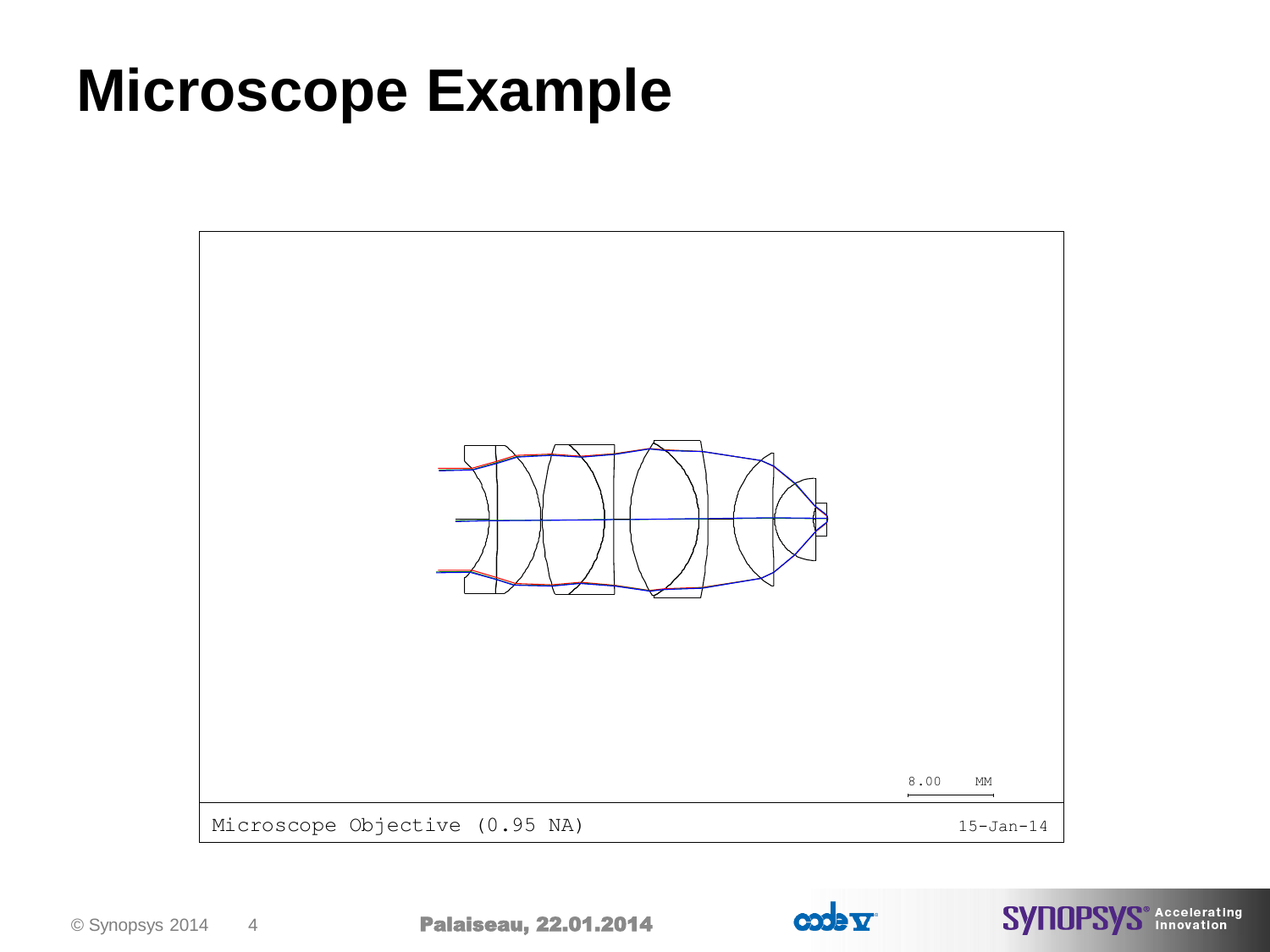# **Microscope Example**

**Standard Optimizer**



S<sup>®</sup> Accelerating

**SYNOPSY**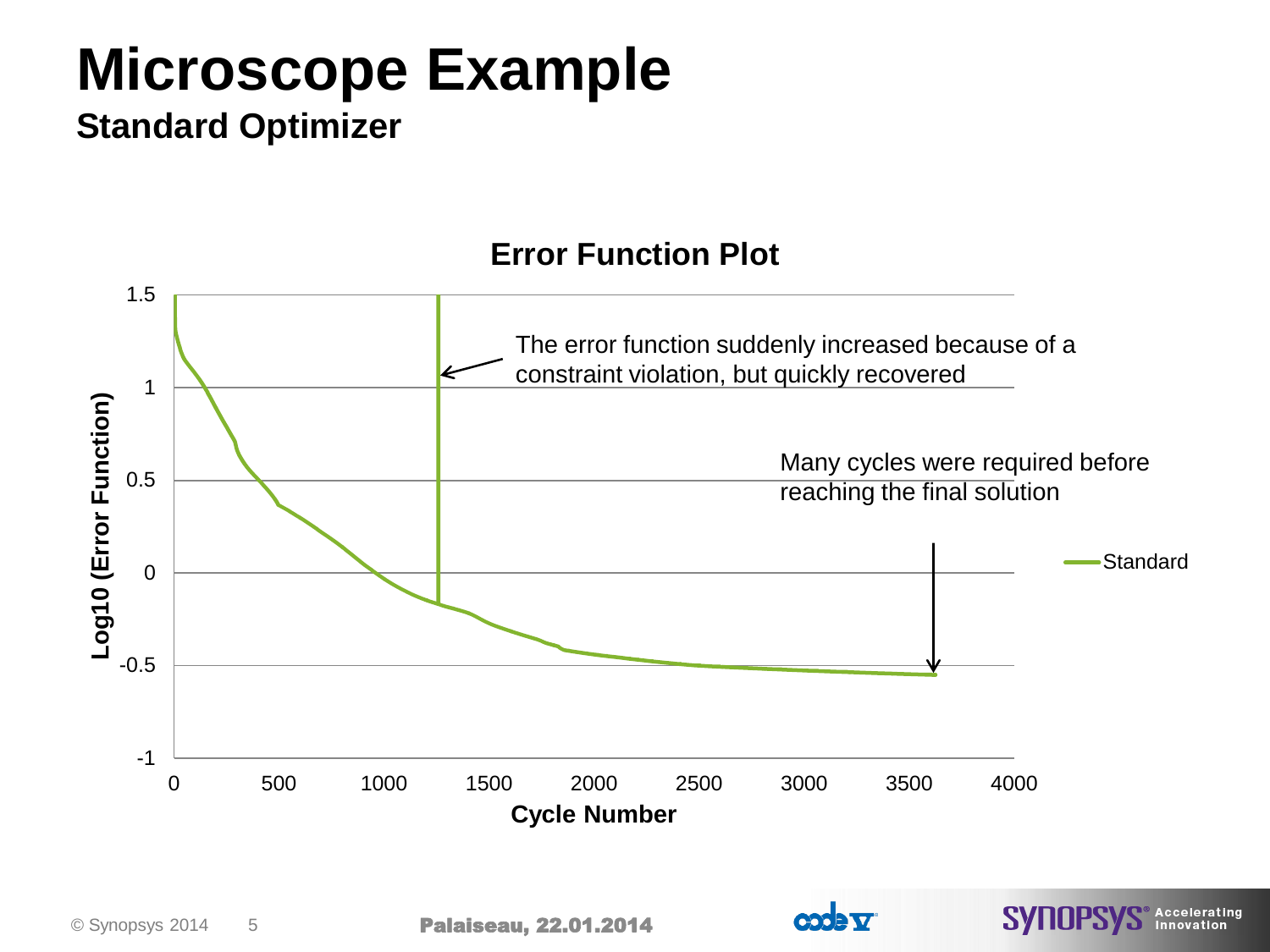## **After Optimization**

**(Both methods found this same solution)**





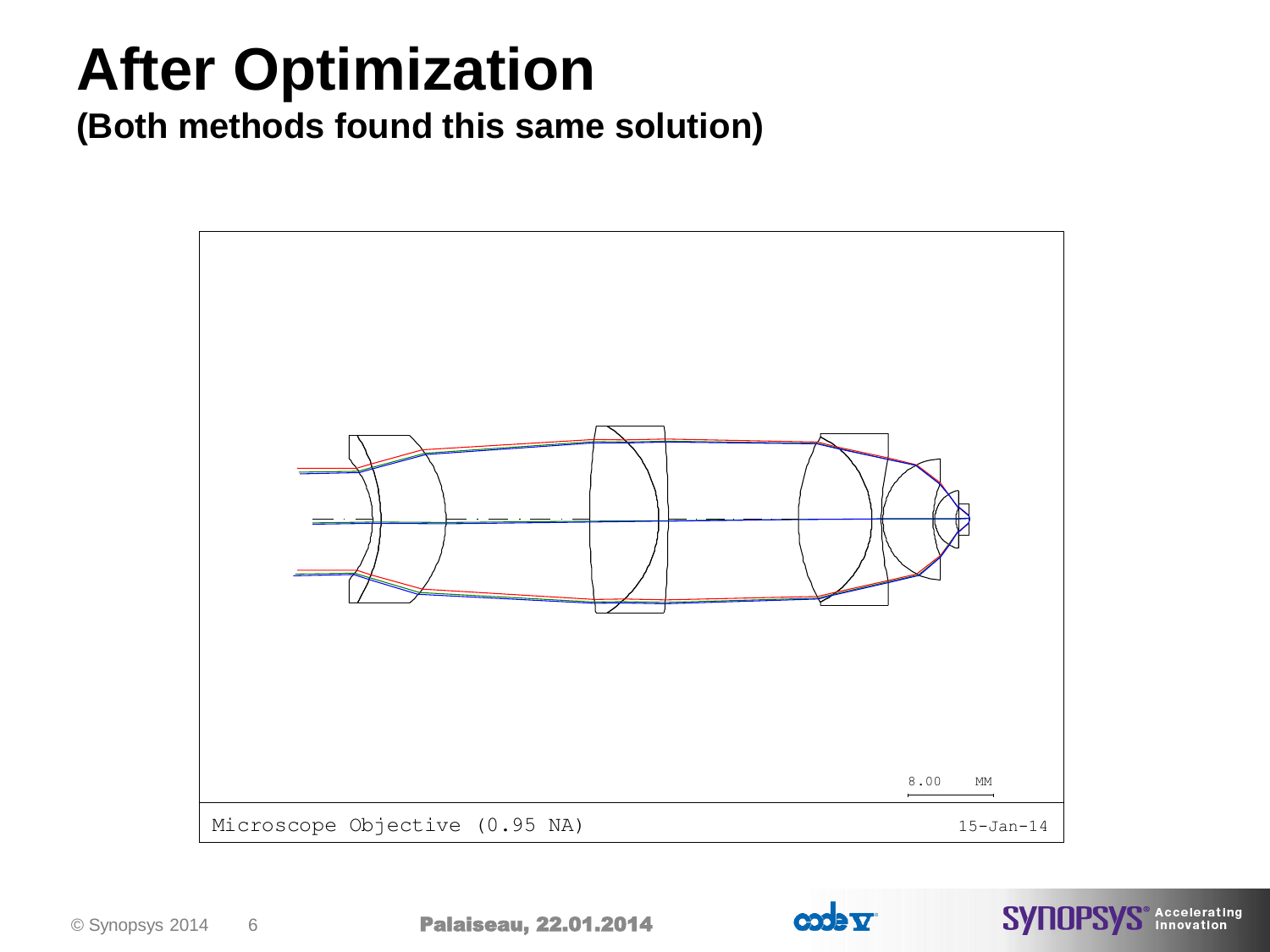## **Microscope Example**

**Comparison of STP and Standard**



COORT

**SYNOPSYS** Accelerating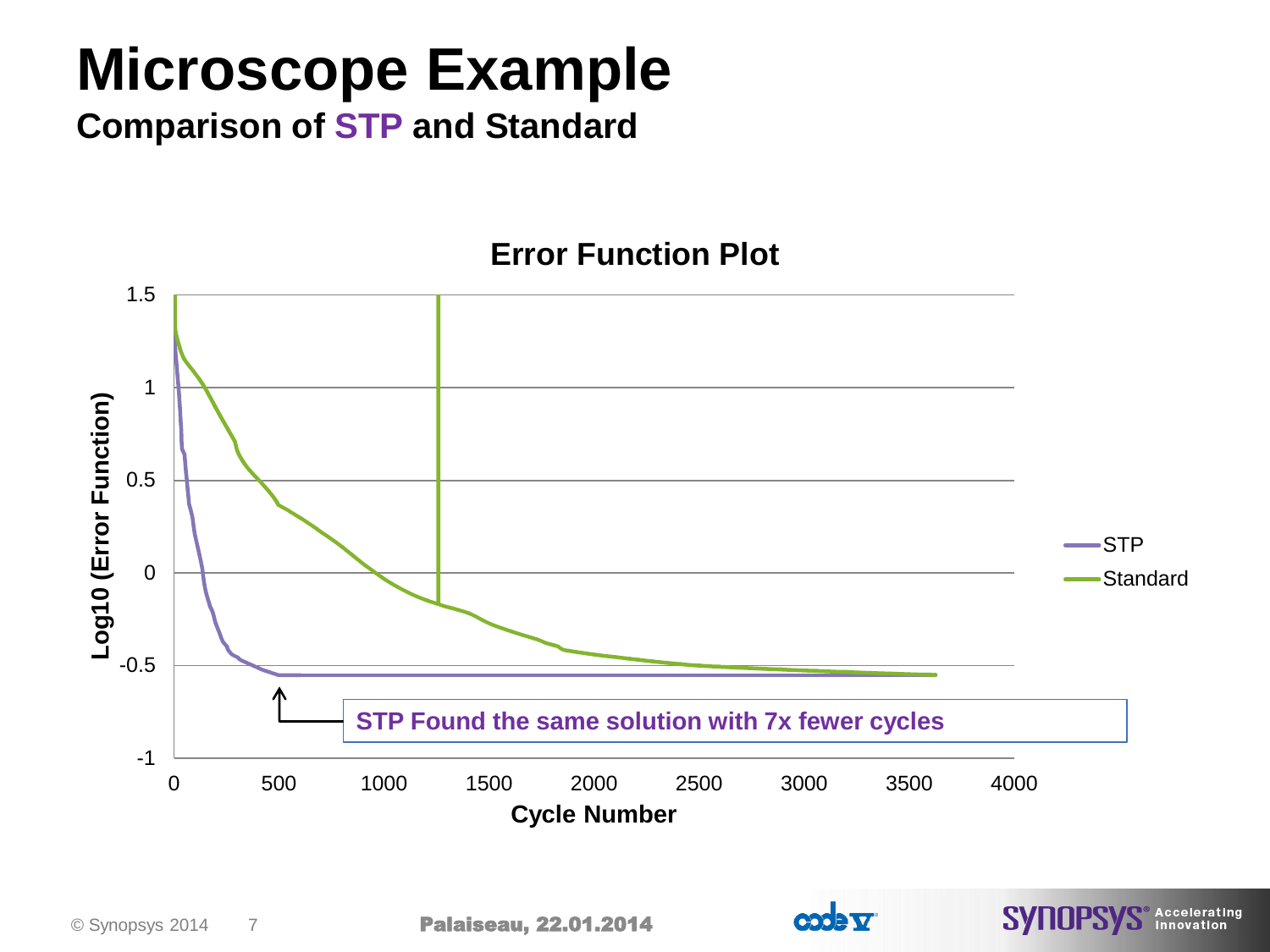# **Complex Error Function Spaces**

- Even comparatively simple systems can have complex error functions
- The 2-dimensional error function space formed by the two curvatures shown in red at the lens below has 4 distinct local minima, as shown on the next slide





**SYNOPS**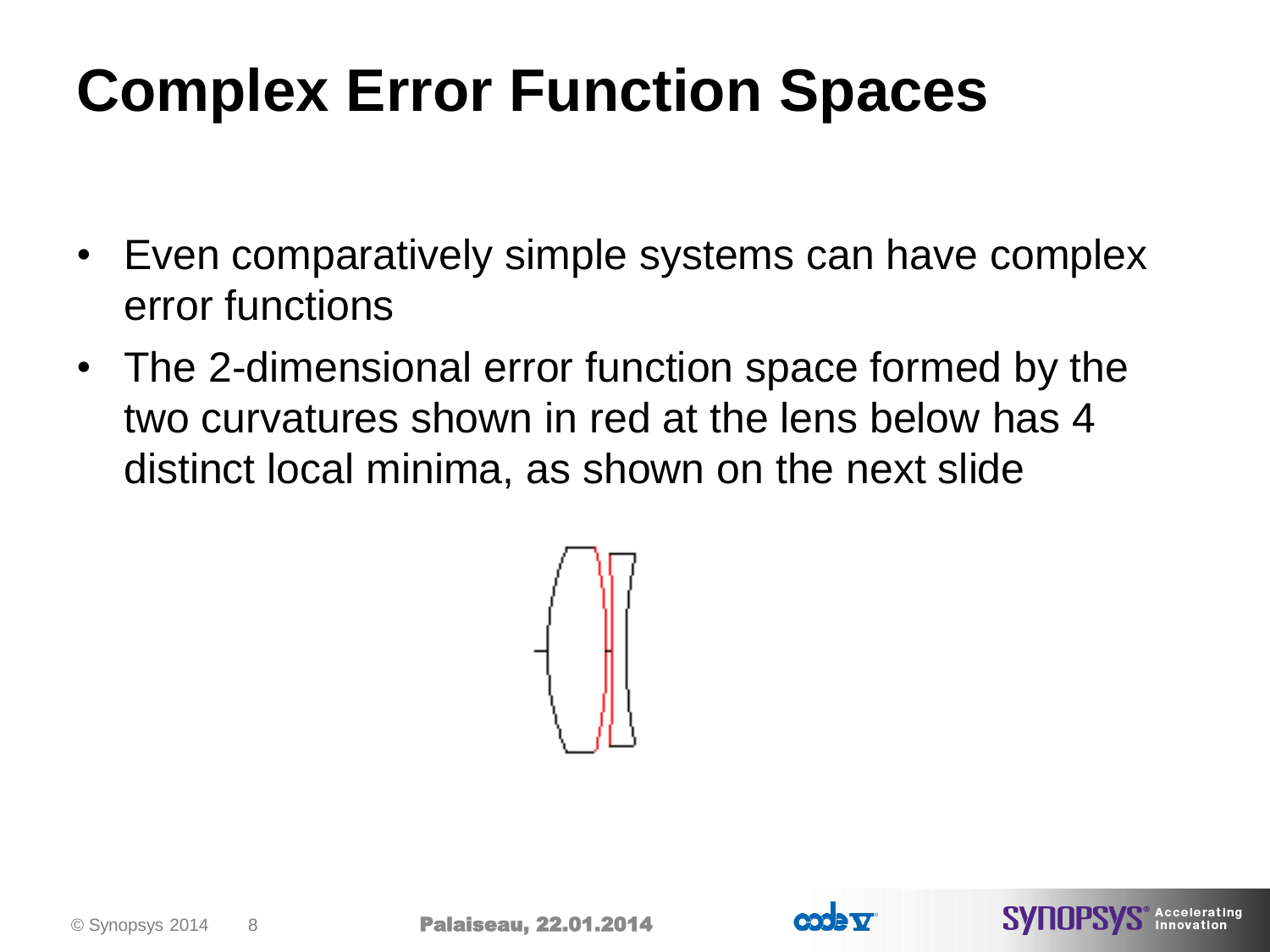# **2-D Error function space**

### **Formed by two adjacent curvatures**



 $\bullet\bullet\bullet\Box\bullet\vee$ 

•Palaiseau, 22.01.2014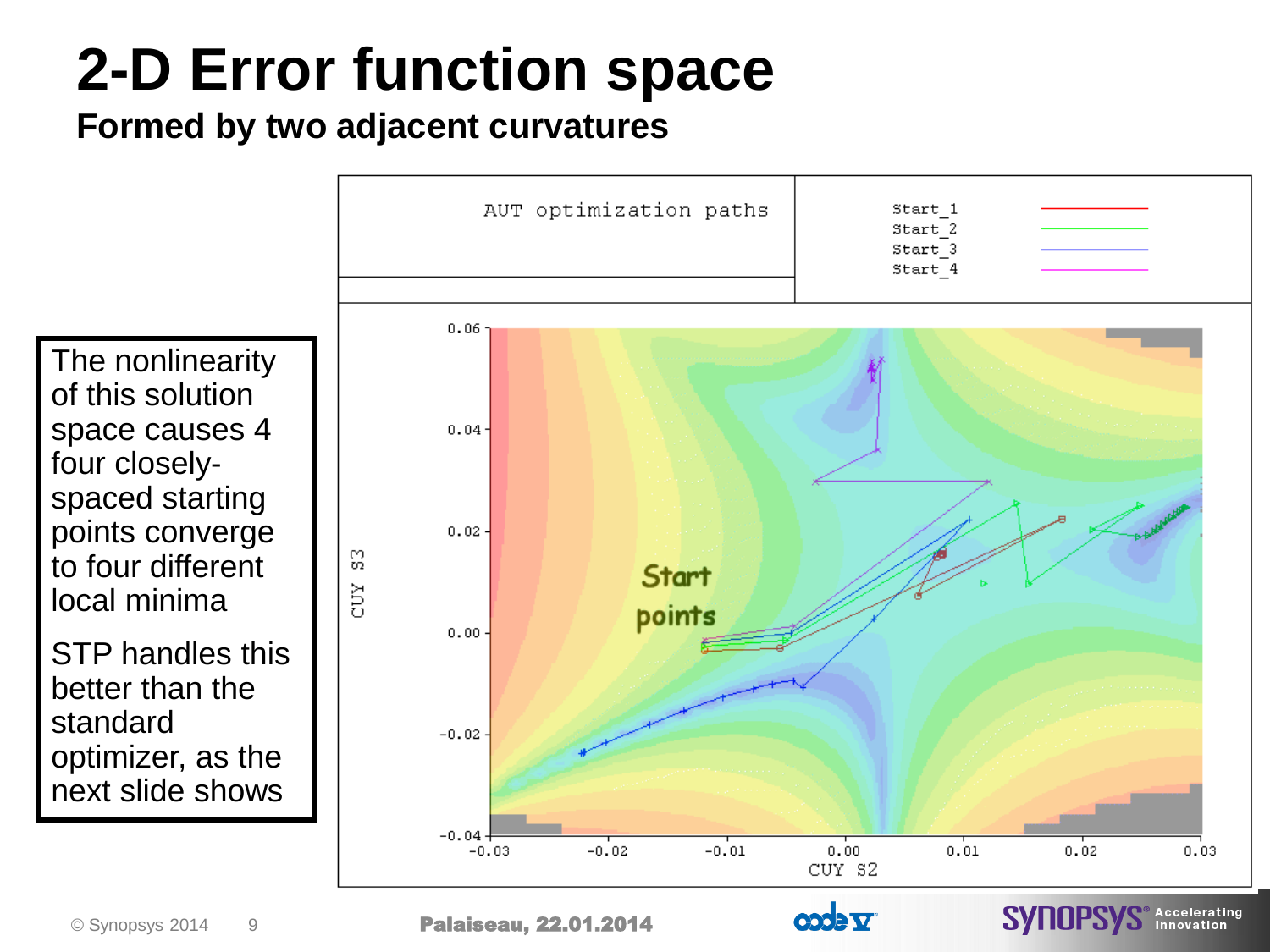### **Step Optimization Can Help Find a Better Local Minimum in Complex ERF Space**



Accelerating

**SYIIOPSYS** Acceleration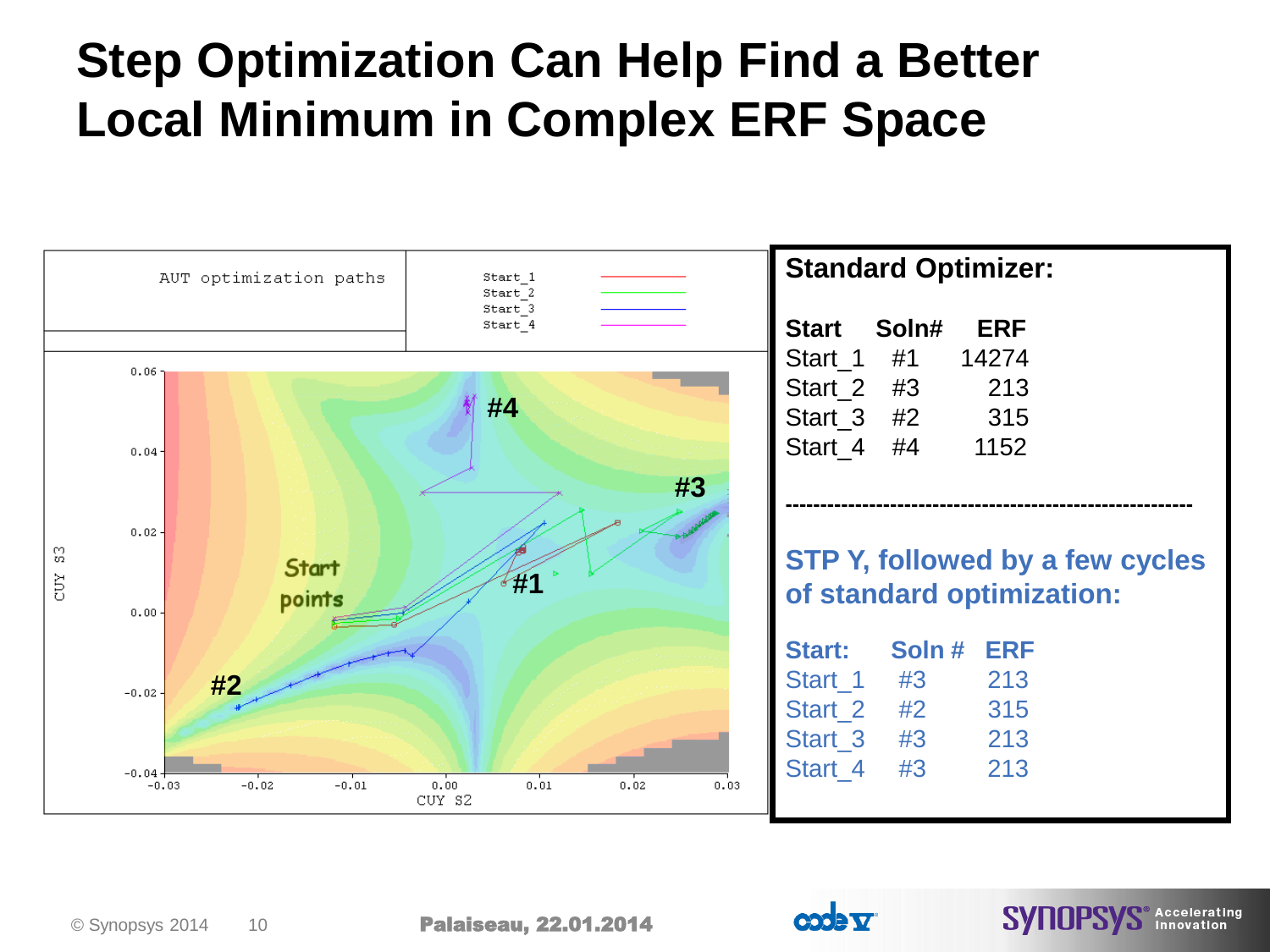## **Off-Axis Ellipse**





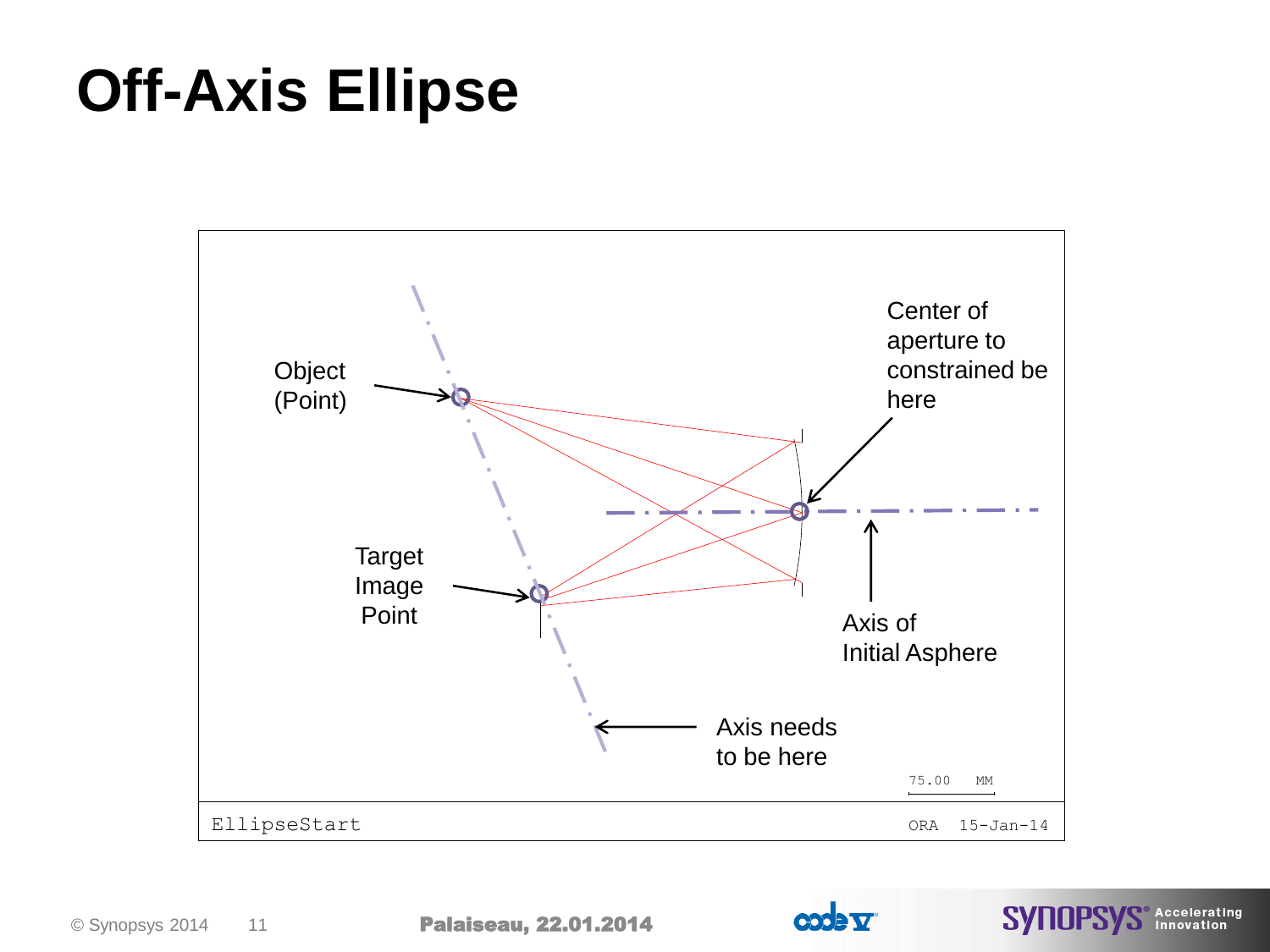## **Necessary Variables**

- This is a good test problem: We know there is one exact solution
- For an optimizer, this is a tricky problem, as the following parameters must be simultaneously varied in such a way that the physical surface remains at the center of the aperture
	- Radius
	- Conic Constant
	- Y-Position
	- Z-Position
	- Tilt Angle
- These parameters are all individually very sensitive
	- A change to any one of these parameters increases the merit function severely
- The optimization problem is a "long, narrow valley" in 5 dimensions



**SYNOPSYS** Accelerating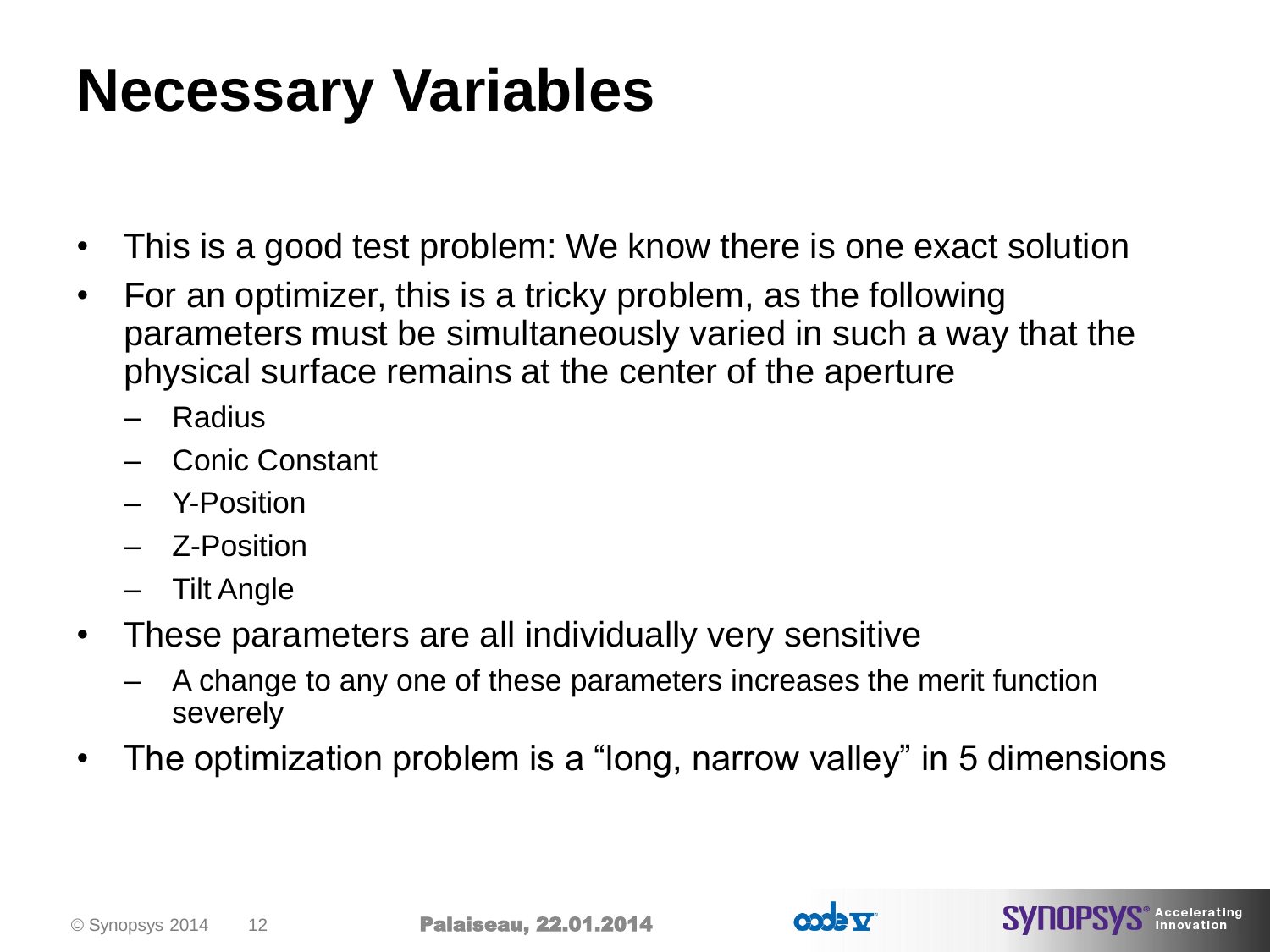## **Off Axis Ellipse**

### **Standard Optimizer**



COOR V

**SYNOPSYS** Accelerating

#### **Error Function Plot**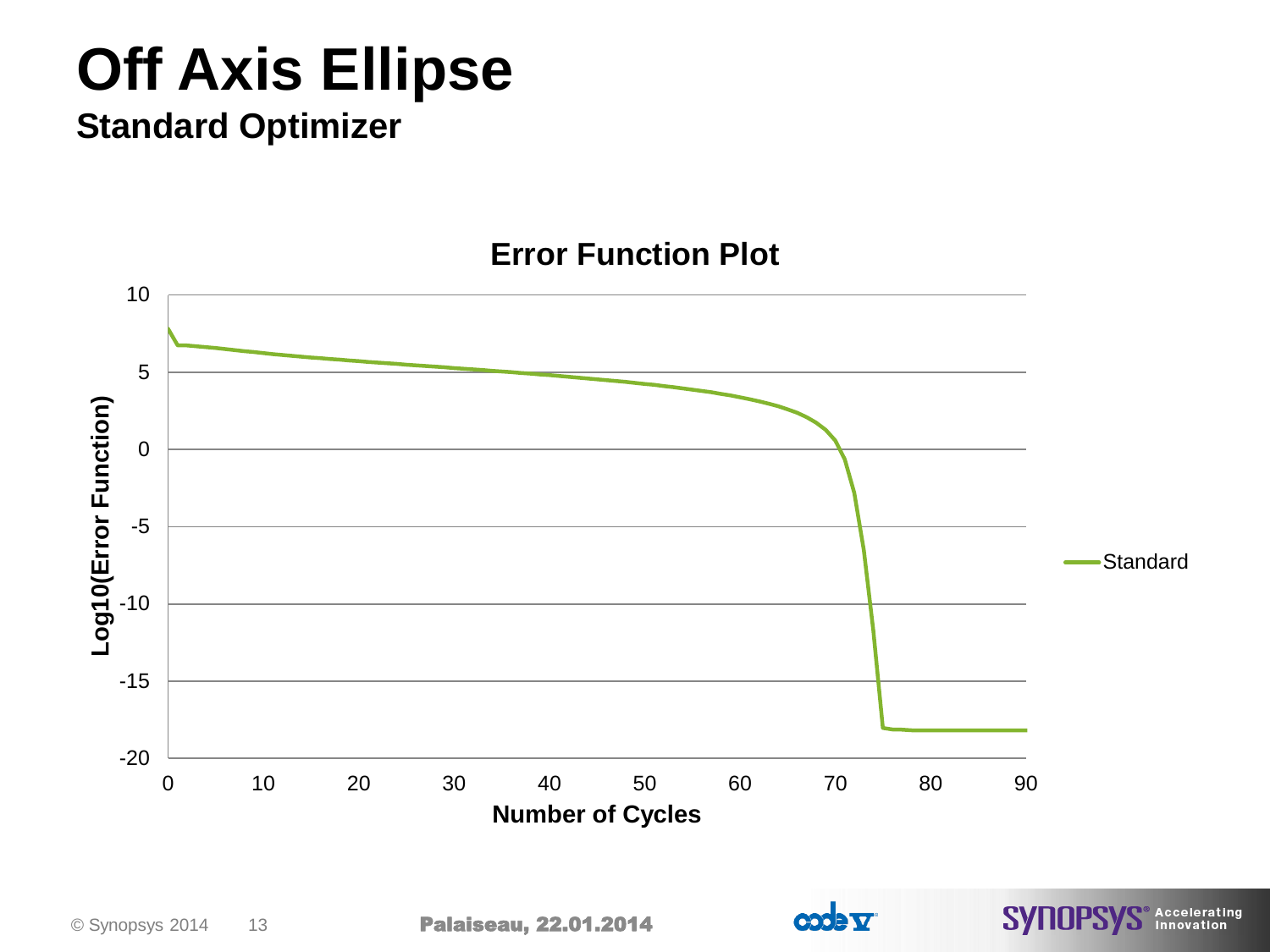## **Off-Axis Ellipse**

**After Optimization**





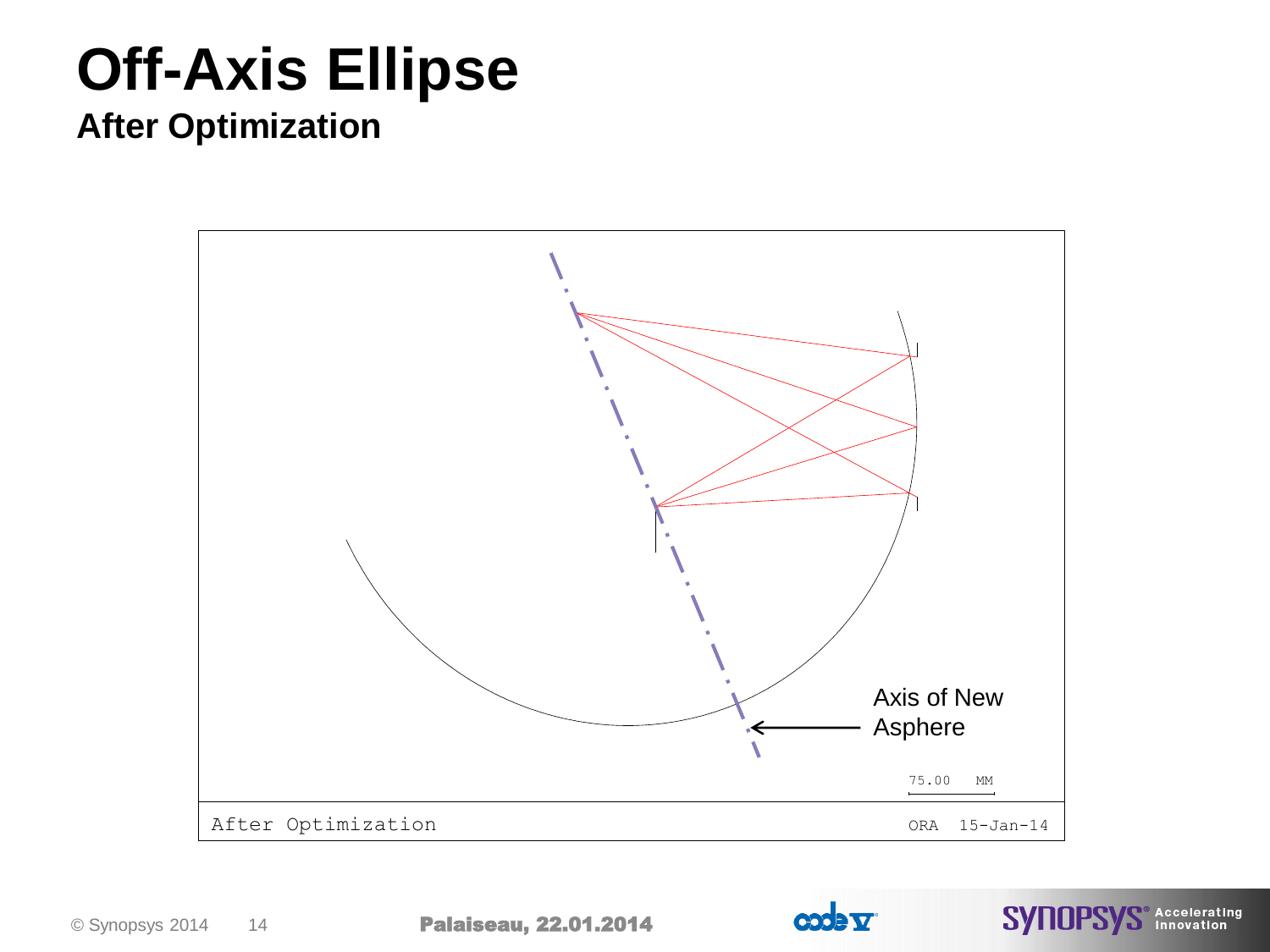### **Off Axis Ellipse Comparison of STP and Standard**



COOR V

**SYNOPSYS** Accelerating

#### **Error Function Plot**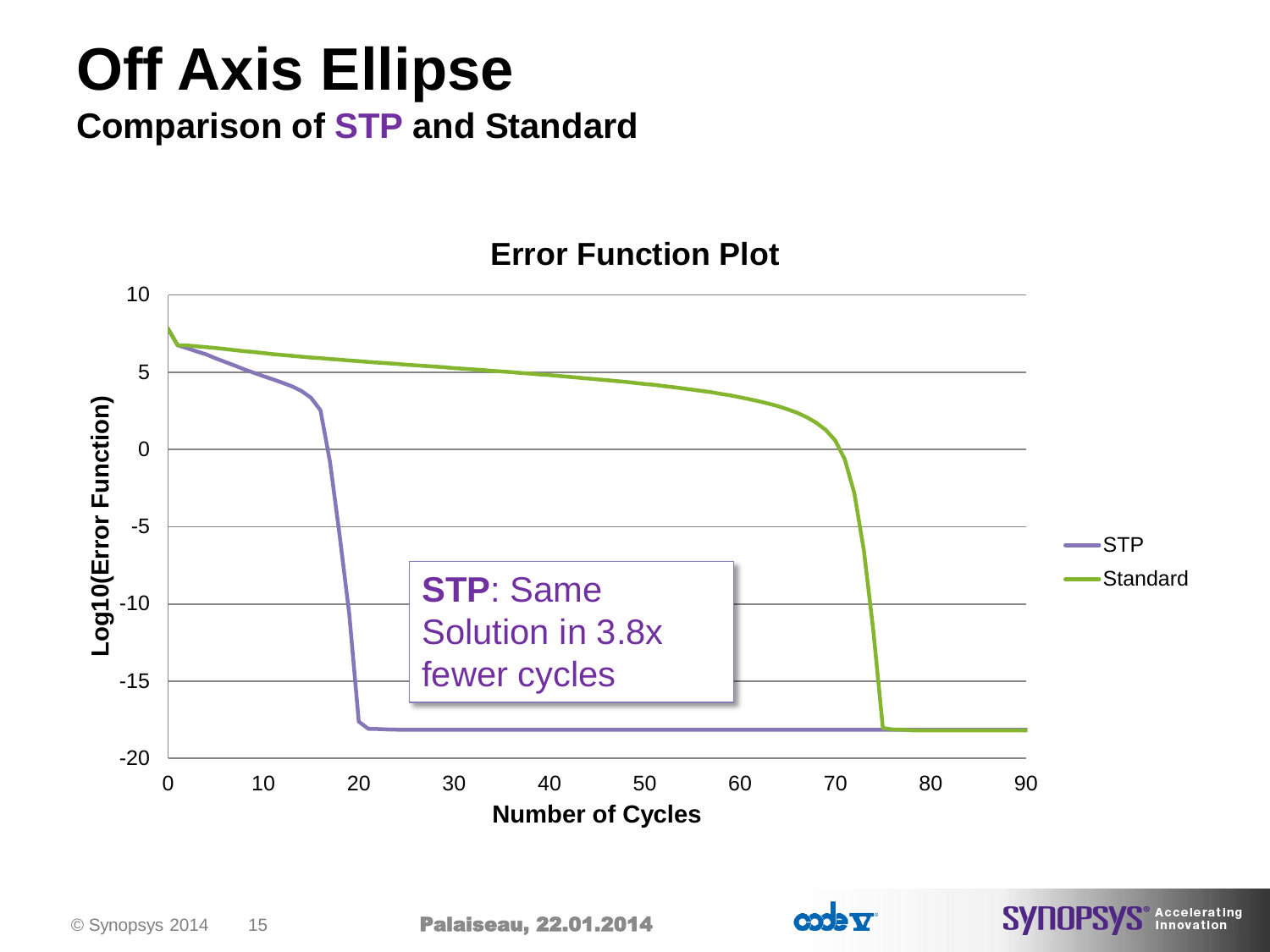## **Three Mirror System**

#### **Rotationally Symmetric Aspheres**





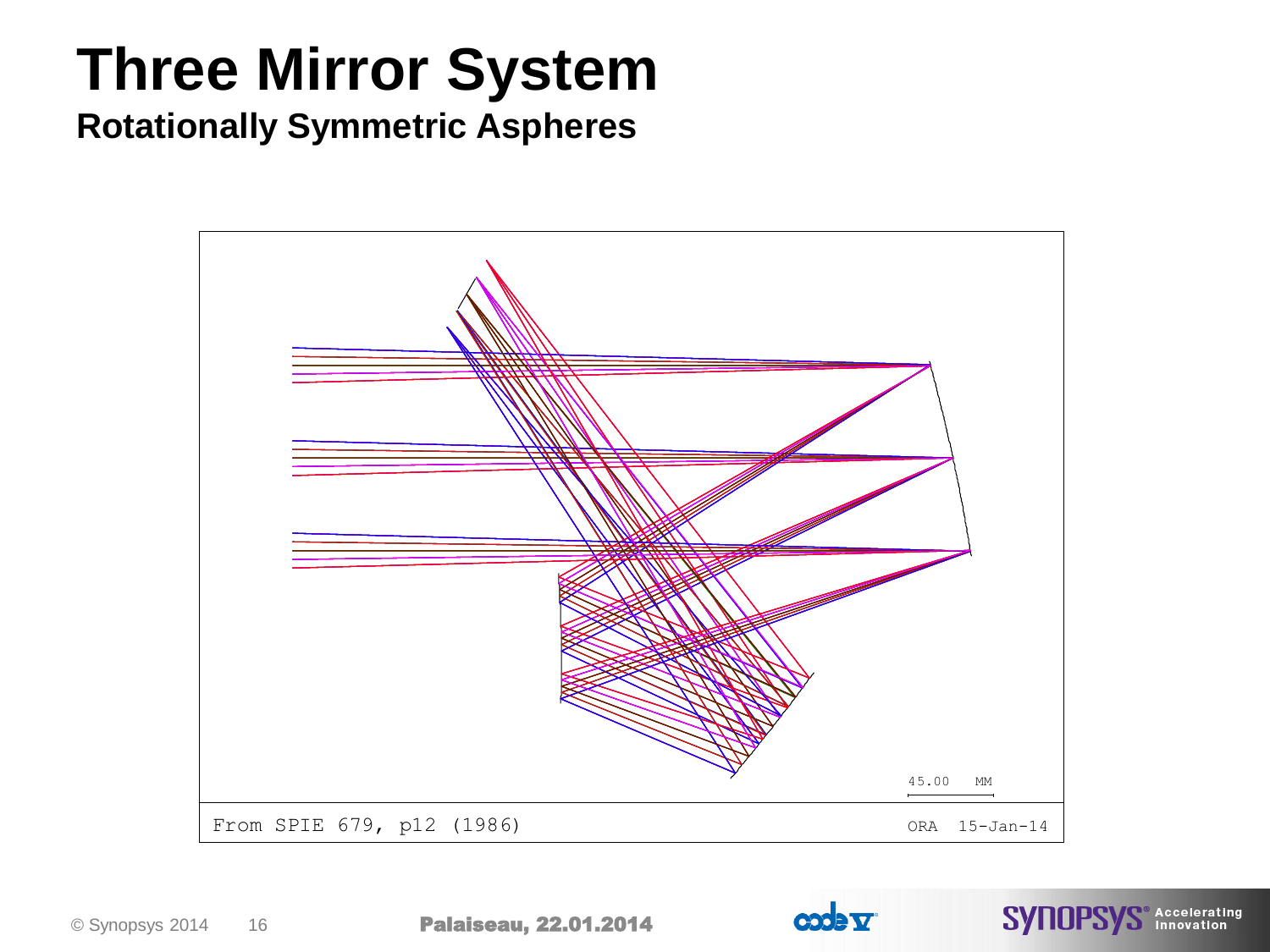# **Freeform Optimization**

- Each mirror has 17 aspheric coefficients varying, plus radius and tilt
	- The number of degrees of freedom is large because it is a 2D problem
- It is necessary to use a large number of field points (25) used here)
	- Otherwise, we might obtain good performance at the sample points and terrible performance between the sample points
	- We used 25 field points: roughly 5 times more fields than we would in a rotationally symmetric design
- The optimization tends to be slow… any convergence acceleration is greatly appreciated!



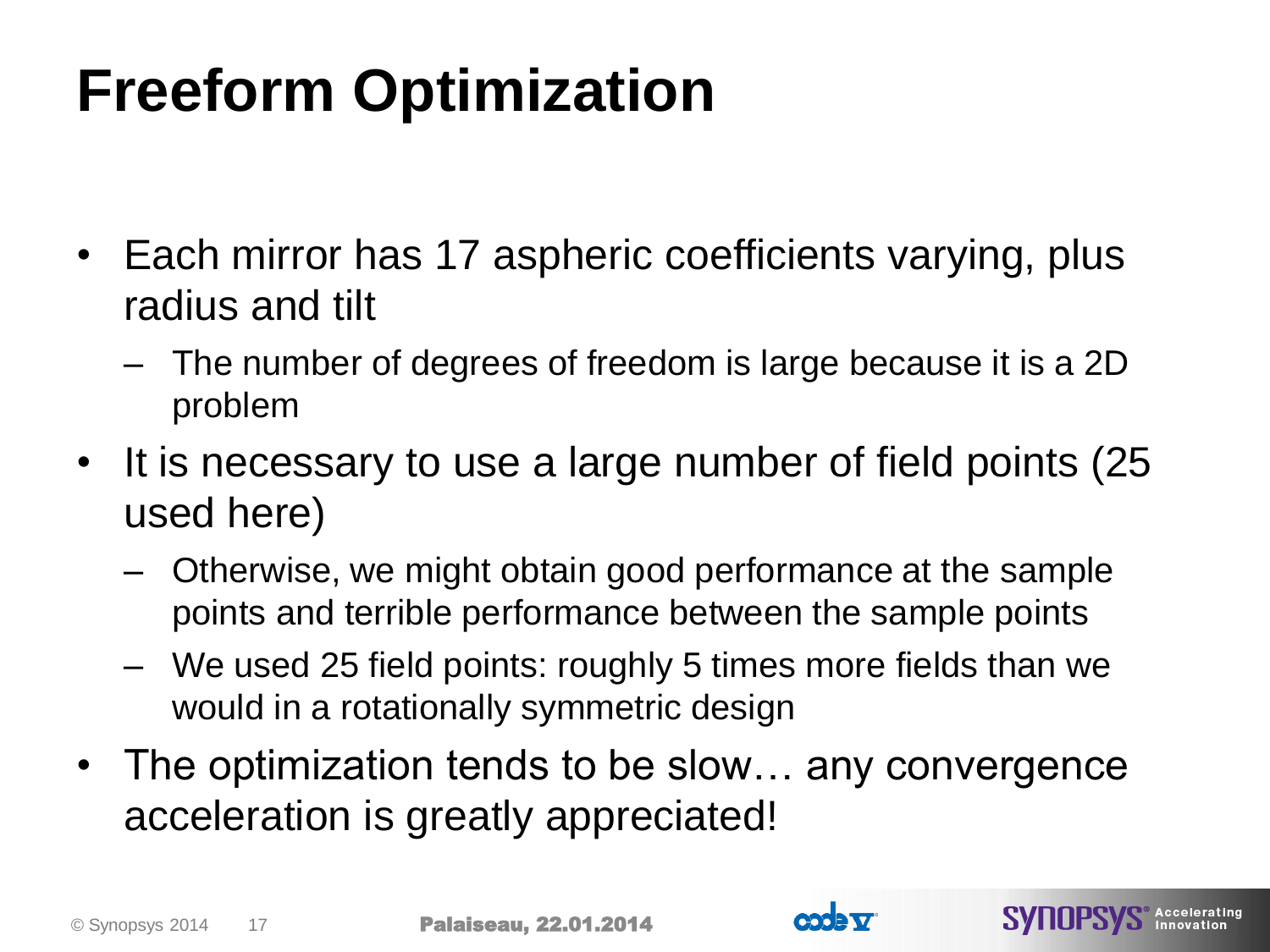# **Three Mirror System**

### **Standard Optimizer**

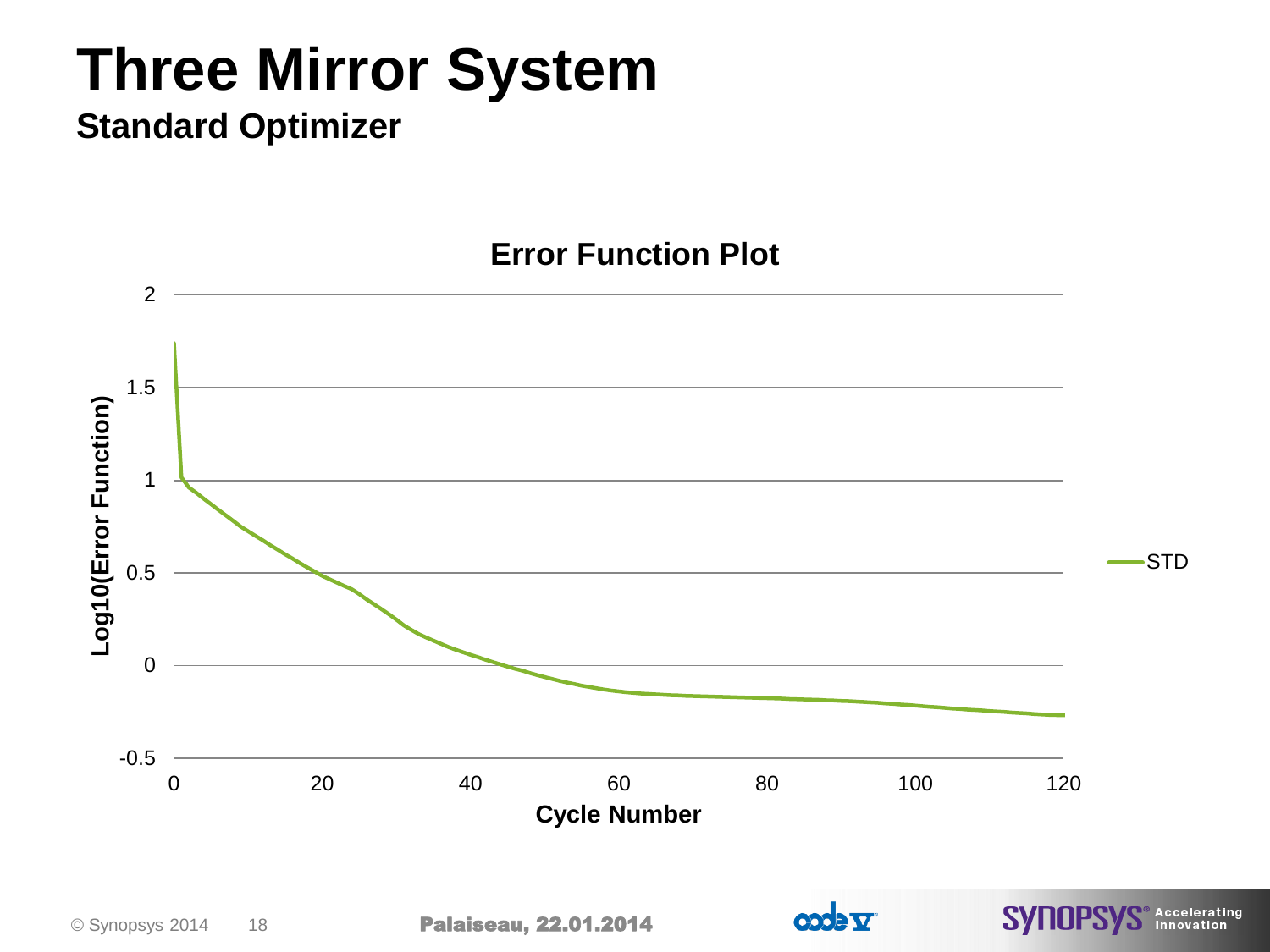### **Three Mirror System Reoptimized with Freeform (Zernike) Surfaces**



Both optimizers found this same solution... But in how many cycles?



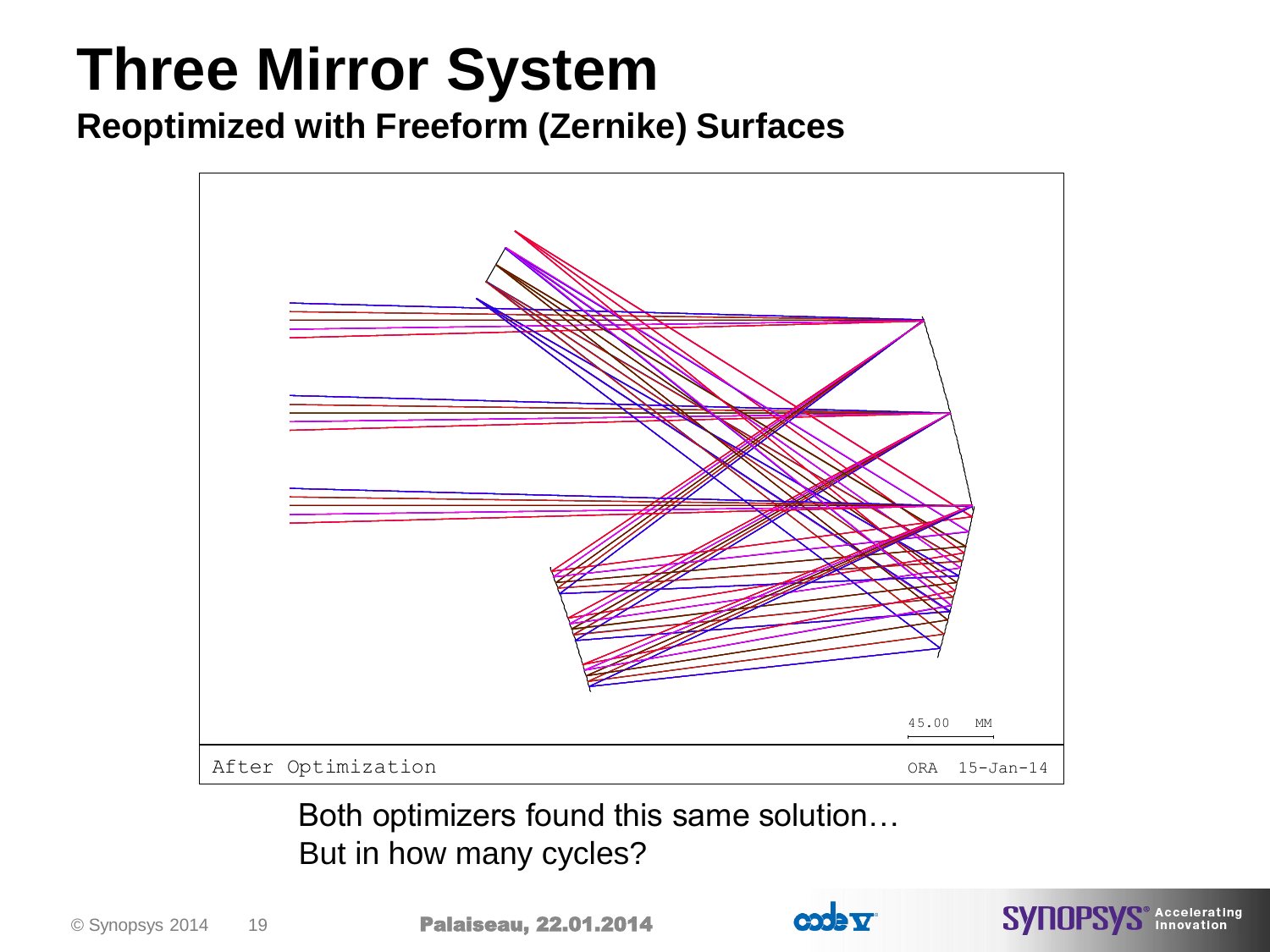# **Three Mirror System**

**Comparison of STP and Standard**



COOR V

**SYNOPSYS** Accelerating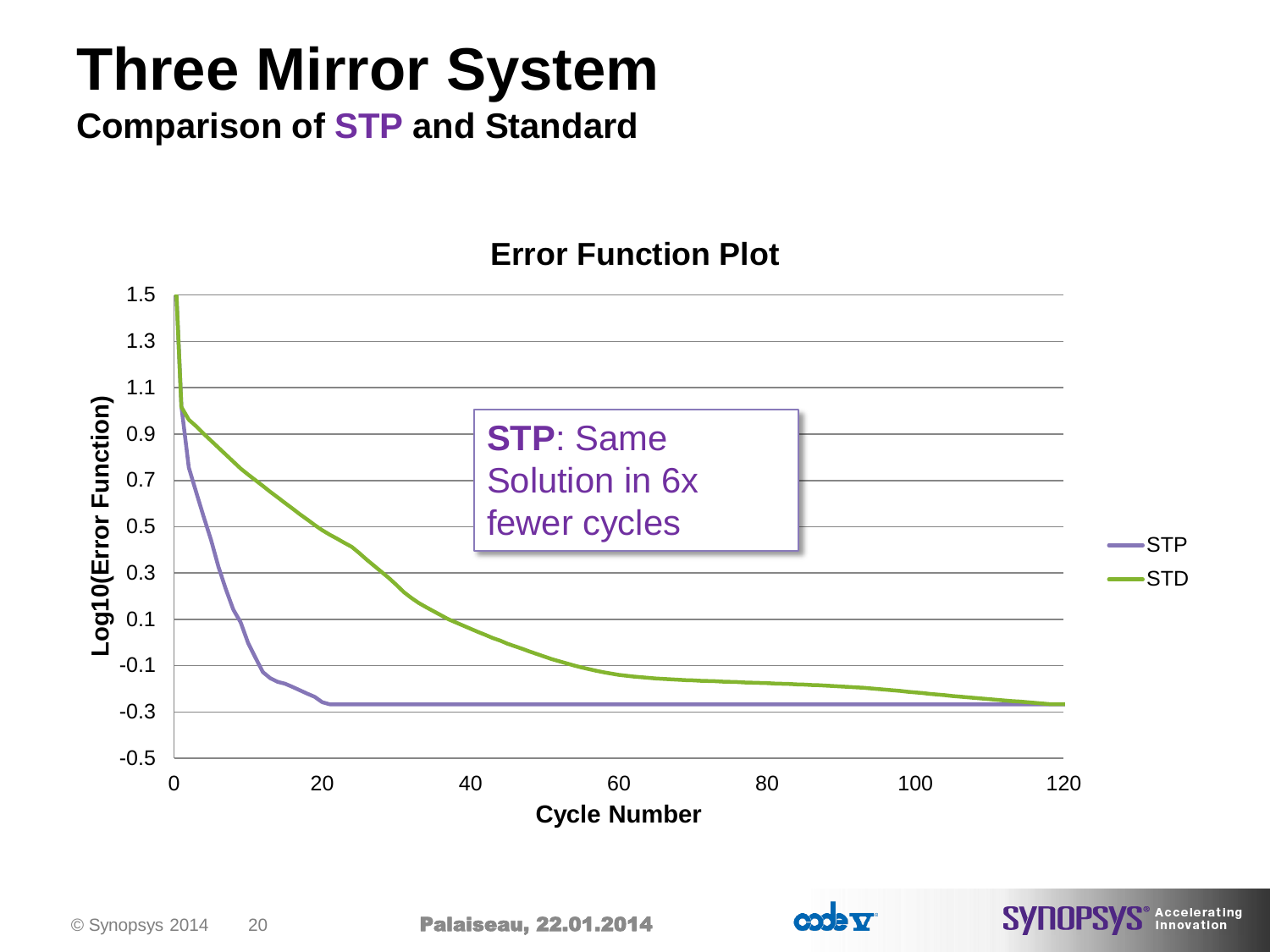## **Lithography Example**



•Palaiseau, 22.01.2014



**SYNOPSYS** Accelerating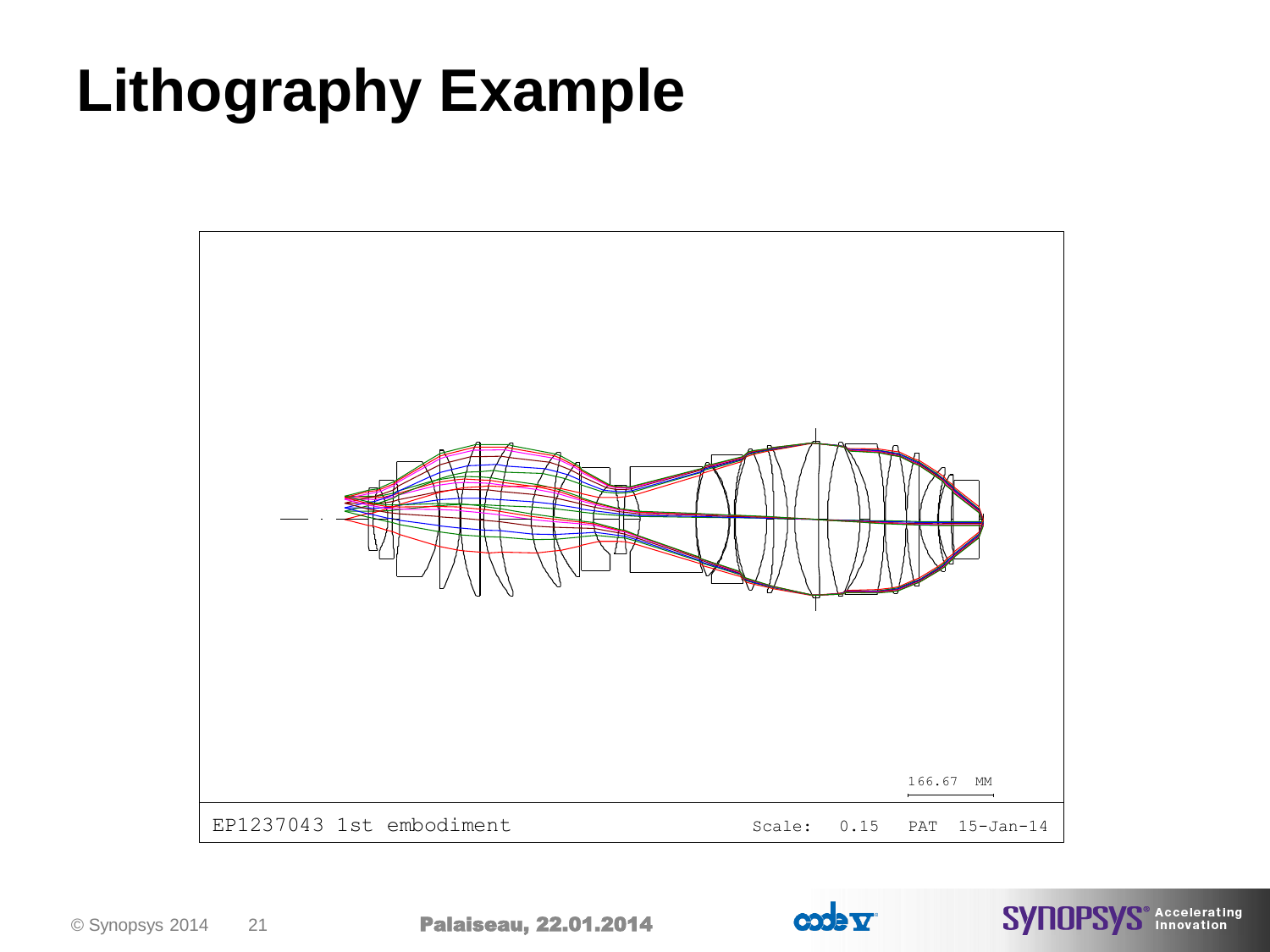# **Optimization Characteristics**

- Lithography lenses are characterized by having extremely narrow "valleys" in a highly multidimensional space
	- Hundreds of variables (134 in the example shown here)
	- NA 0.9 (or faster): Each variable has a very large effect on the merit function
	- A small change in any variable can be almost perfectly compensated by changes in the other 133 variables
- Lithography lenses are notoriously slow to optimize
	- Infinitesimal improvement per cycle
	- Many thousands of cycles needed, just to see if a design approach is working or not working

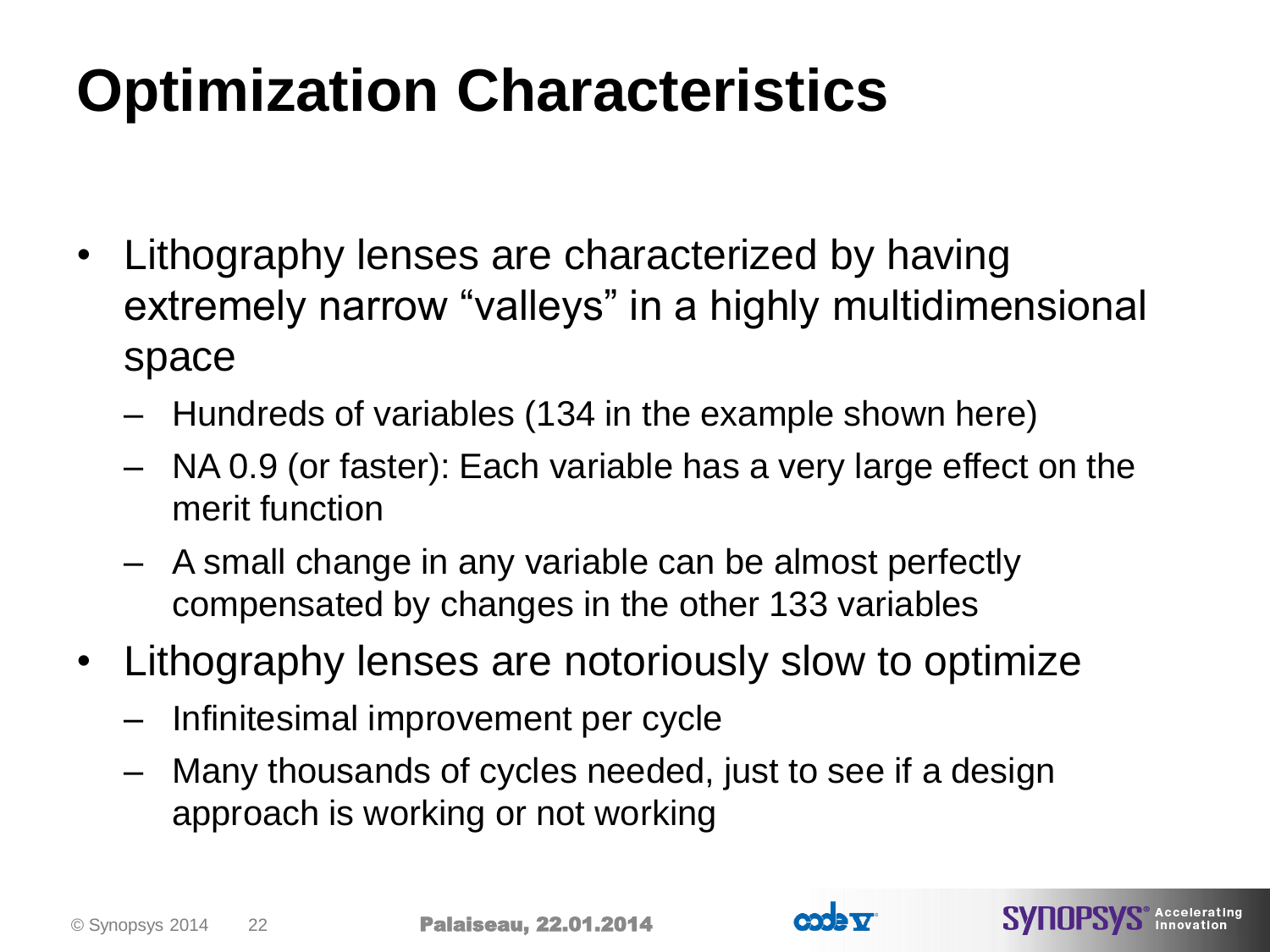### **Lithography Example Standard Optimizer**



S<sup>®</sup> Accelerating<br>Innovation

**SYNOPSY** 

 $\bullet\bullet\bullet\vdash$ 

#### **Error Function Plot, 22 Element Litho Lens**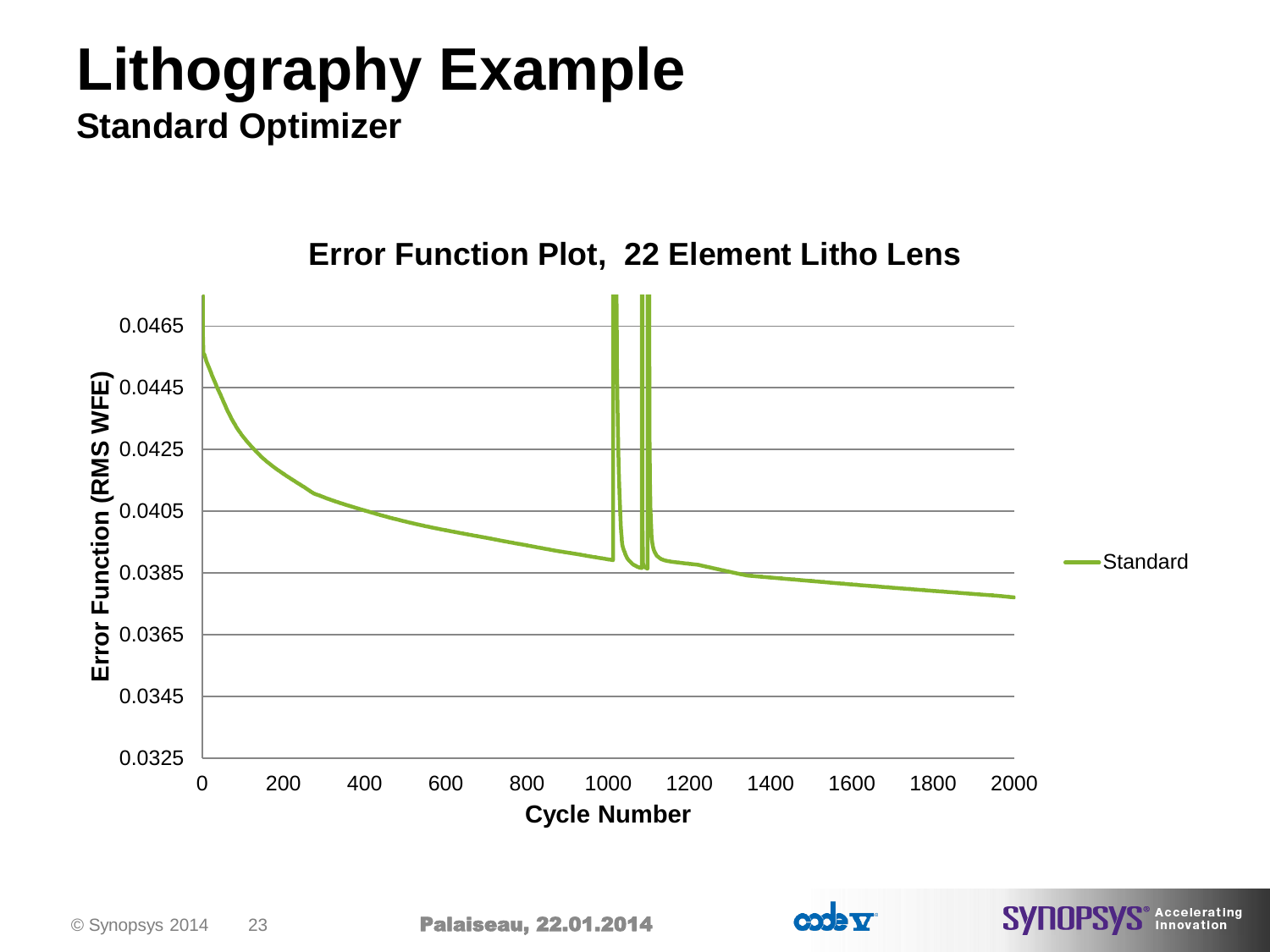# **Lithography Example**

**Comparison of STP and Standard**



**SVIIOPSVS** Acceleration

**Error Function Plot, 22 Element Litho Lens**